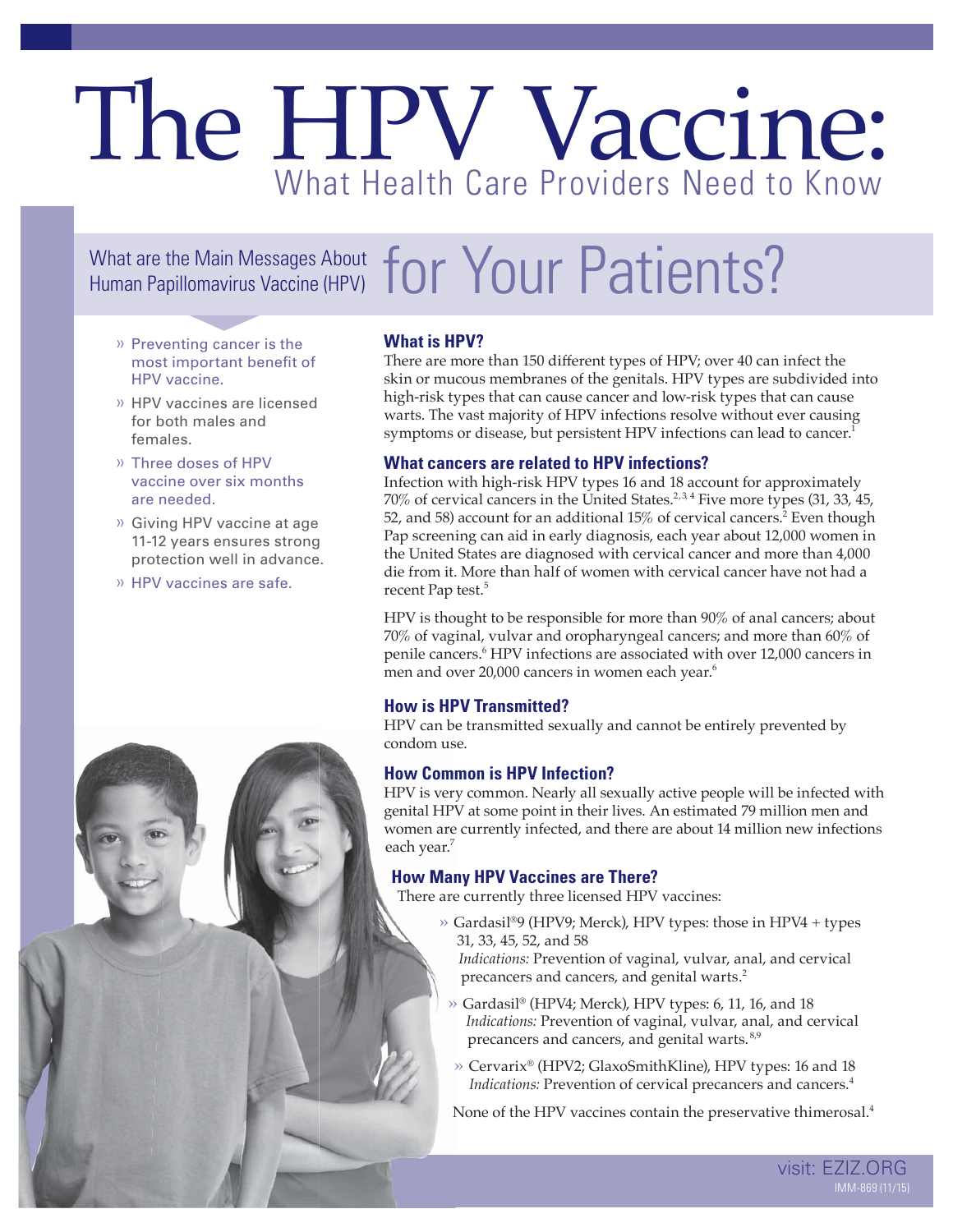## The HPV Vaccine: What Health Care Providers Need to Know

#### **Who Should Get HPV Vaccine?**

The federal Advisory Committee on Immunization Practices (ACIP) recommends HPV vaccine:

- » Routinely for females and males 11 or 12 years, though physicians may vaccinate starting at age 9.
- » Routinely for females 13 through 26 years and males 13 through 21 years, if not yet vaccinated or not yet completed the vaccine series.
- » For gay men, other men who have sex with men, and men with compromised immune systems who are 22 through 26 years, if not yet vaccinated or not yet completed the series.
- » Other males through age 26 years may also be vaccinated.

All HPV vaccines are licensed for use in females, but HPV4 and HPV9 are also licensed for use in males. Although HPV vaccines cannot treat prior HPV infection, sexually active patients are unlikely to have been exposed to all HPV types covered by the vaccines. Therefore, immunization can still protect sexually active patients against HPV virus type(s) in the vaccine with which they have not been infected.

Providers should give a strong recommendation for the HPV vaccine series along with the other vaccines for preteen girls and boys.16

#### **How is HPV Vaccine Administered?**

The HPV vaccines are given intramuscularly as a 0.5 mL dose in a three-dose series. The second dose is given one to two months after the first dose. The third dose is given six months after the first dose and four months after the second dose.

#### **What are Ways to Ensure Patients Complete the Series on Schedule?**

Patient reminder and recall systems help notify patients of scheduled appointments and contact patients who have missed appointments and need to reschedule. Reminder postcards, phone calls, and text messages may be helpful in getting patients to complete the series.

#### **What if a Patient Cannot Complete the Series on Schedule?**

If the vaccine series is interrupted, administer the next dose when possible. It is not necessary to restart the series, even if a significant amount of time has passed.

#### **May An Individual Receive Multiple HPV Vaccines?**

*Females:* A dose of any HPV vaccine may be used for protection against HPV types 16 and 18 when providers

- » do not know which vaccine the patient previously received,
- » do not have available the formulation used for prior doses,
- $\gg$  are transitioning to HPV9 from other formulations.<sup>2</sup>

*Males:* HPV9 may be used to complete a series regardless of the formulation used for preceding doses.<sup>2</sup>

#### **How Safe is HPV Vaccine?**

The Centers for Disease Control and Prevention (CDC) and Food and Drug Administration (FDA) have reviewed clinical trials and post-licensure data and consider HPV vaccines to be safe and effective. All HPV vaccines have been associated with local injection-site reactions, especially pain. Syncope is more common among adolescents and young adults. To prevent injury after fainting, consider observing patients for 15 minutes after vaccination. Studies continue to monitor HPV vaccine safety. Adverse events after vaccination should be reported to the Vaccine Adverse Event Reporting System (VAERS), maintained by the FDA and CDC. To receive a VAERS reporting form, call (800) 822- 7967 or report online at [www.vaers.hhs.gov.](www.vaers.hhs.gov)

#### **How Effective is HPV Vaccine?**

In clinical studies, HPV vaccines have been over 90% effective in preventing infection and precancerous lesions in females caused by high-risk HPV types 16 and 18.10

Even though HPV vaccination rates among adolescents are low, HPV vaccine-type infections in adolescent females have decreased by 56% since HPV vaccine introduction in 2006.11 In Australia, where HPV vaccination coverage is over 70%, HPV vaccine has reduced the number of cases of highgrade cervical lesions in young women.<sup>15</sup> Prevalence of HPV vaccine-related infections in vaccine-eligible females have also decreased by over 75%.<sup>15</sup>

Vaccination prevents infection with the HPV types included in the vaccine to which a vaccinated person is naïve. Vaccination does not eliminate or treat preexisting HPV infection or disease.

#### **Can it Prevent Genital Warts?**

Yes. HPV4 and HPV9 also offer protection against genital warts for both males and females. Efficacy is close to  $90\%$ in males and close to 100% in females in protecting against genital warts caused by HPV types 6 and  $11.^{2,8}$  In Australia, the incidence of genital warts has declined by more than 90% in women younger than 21 years and more than 80% in males older than 21 years since HPV vaccine was introduced.15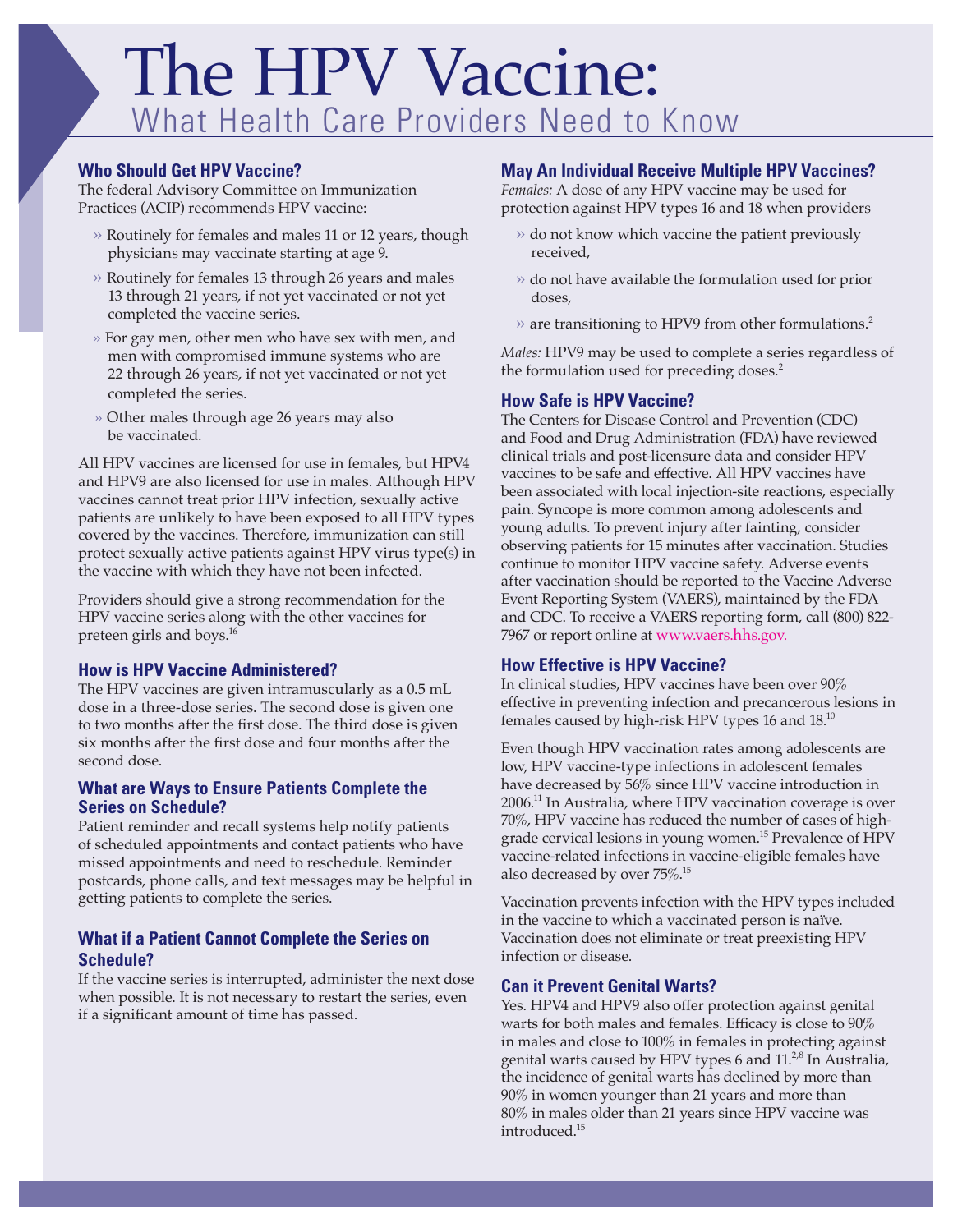### The HPV Vaccine: What Health Care Providers Need to Know

#### **Can it Prevent Anal and Vaginal Cancers?**

Yes. The FDA approved HPV4 in 2010 and HPV9 in 2014 to help prevent anal cancer. The vaccines may be up to 78% effective in preventing anal cancer associated with the vaccine-related HPV types. HPV4 and HPV9 may be up to 100% effective in preventing vulvar and vaginal cancer associated with the vaccine-related HPV types.<sup>2,3,4</sup>

#### **How Long Does Immunity Last?**

Studies suggest that vaccine protection is long-lasting and available evidence indicates protection for at least 8-10 years, with no evidence of waning immunity.

#### **Who Should Not be Immunized with HPV Vaccine?**

Do not vaccinate individuals with a history of immediate hypersensitivity (e.g., anaphylaxis) to any component of the HPV vaccines. This includes hypersensitivity to yeast (in HPV4 and HPV9) and history of anaphylaxis to latex (in pre-filled syringes of HPV2; not in single-dose vials of HPV2).<sup>1,2,4</sup> Defer immunization during moderate to severe illness until improvement. $1$ 

#### **Should Pregnant Women Receive HPV Vaccine?**

No. HPV vaccination is not recommended during pregnancy. The vaccine has not been associated causally with adverse outcomes of pregnancy or adverse events to the developing fetus; however, data are limited. If a woman begins the vaccine series and then becomes pregnant, the series should be suspended until after pregnancy. Pregnancy testing is not needed before vaccination. No treatment is recommended for women who receive one or more doses of the HPV vaccine while pregnant. Exposures to HPV9 vaccine during pregnancy should be reported to the manufacturer's pregnancy registry at (800) 986-8999 (Merck) so that the vaccine can continue to be assessed for safety.

#### **Is HPV Vaccine Required for Entry into Grade School or College in California?**

No. Regardless, providers should recommend HPV vaccine during routine medical visits for children 11 years of age or older, and urge parents to vaccinate their children according to national recommendations. The healthcare provider recommendation is the single best predictor of vaccination against HPV.

#### **Does the HPV Vaccine Replace Pap Screening?**

No. It is important that women continue to receive routine Pap screening. Because the HPV types targeted by the vaccines account for approximately 70-85% of cervical cancer, the cancer risk is significantly decreased but not eliminated.<sup>2,7</sup>

#### **Is HPV Testing Needed for Immunization?**

No. Serologic or DNA testing for the HPV virus isn't needed to make decisions about administering HPV vaccine. Even after infection with one type of HPV, immunization can still protect against other types covered by the vaccine.

#### **Are HPV Vaccines Covered by Health Plans or Other Programs?**

Yes. The Vaccines for Children (VFC) program includes HPV vaccines for eligible females and males 9 through 18 years. The VFC program serves children and adolescents 0-18 years of age who are uninsured, Medi-Cal eligible, Native American, or Alaska Native. Many children and adolescents whose private health insurance does not cover immunizations can get VFC vaccines through federally qualified health centers or rural health centers. By law, most health plans must cover all ACIP-recommended vaccines. Please check with the specific health plan for more information.

#### **How May I Participate in the VFC Program?**

VFC has more than 4,000 enrolled provider sites in California. Any medical practice providing vaccinations to low-income children meeting VFC eligibility may choose to become a VFC provider. To learn more about California's VFC program, including how to become a VFC provider, visit <www.EZIZ.org> or call the VFC program office toll-free at (877) 243-8832.

#### **Are There Patient Information Materials Available?**

Fact sheets on the HPV vaccine produced by CDC and CDPH can be accessed at<www.EZIZ.org>. A Vaccine Information Statement is required to be given to patients, parents, or guardians before the vaccine is administered. The most up-to-date version is available at <www.cdc.gov/vaccines/hcp/vis/index.html>.